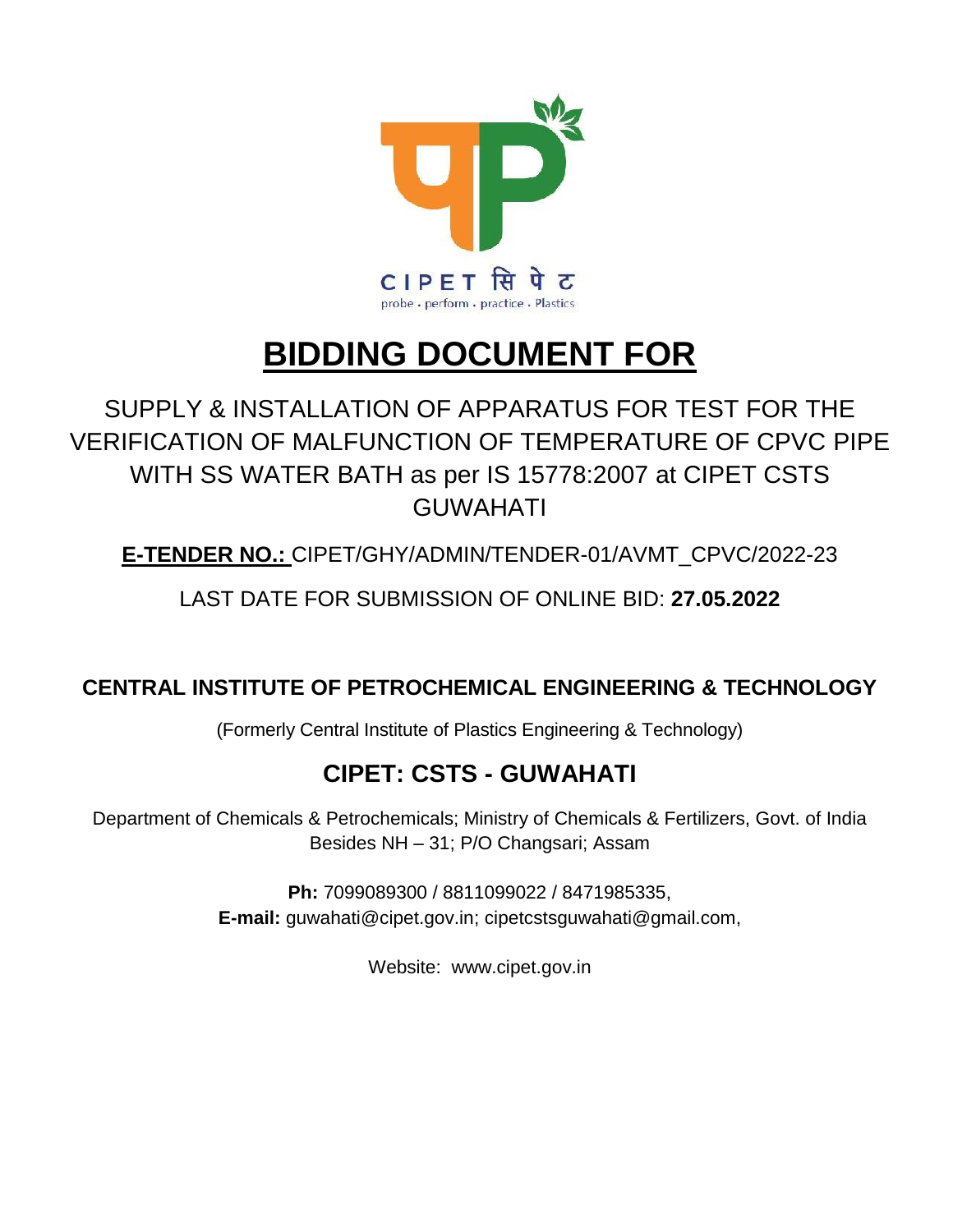#### **Notice Inviting E-Tender**

**E-TENDER NO.:** CIPET/CSTS/GHY/ADMIN/ TENDER-01/AVMT\_CPVC/2022-23 Dated: 06.05.2022

CIPET CSTS Guwahati, Changsari invites item rate E-Tender in two Bid systems (Technical and Financial) from Resourceful and reliable bidders for Supply & Installation of below mentioned Testing Equipment at CIPET CSTS Guwahati.

| SI.<br>No. | E-Tender No. &<br><b>Date</b>                                                    | Name of the<br>Item / Work                                                                                                                                                                                                           | <b>Estimated</b><br>Value in<br><b>Rupees</b> | <b>EMD</b> in<br><b>Rupees</b> | <b>Delivery</b><br><b>Time</b>                                  | <b>Tender Fees</b><br>in Rupees | <b>Last Date</b><br>& Time of<br>online Bid<br>submission |
|------------|----------------------------------------------------------------------------------|--------------------------------------------------------------------------------------------------------------------------------------------------------------------------------------------------------------------------------------|-----------------------------------------------|--------------------------------|-----------------------------------------------------------------|---------------------------------|-----------------------------------------------------------|
| 01         | CIPET/GHY/ADMIN/<br>TENDER-<br>01/AVMT_CPVC/<br>$2022 - 23$<br>Dated: 06.05.2022 | Supply & installation<br>of Apparatus For<br>Test For The<br><b>Verification Of</b><br>Malfunction Of<br>Temperature Of<br><b>CPVC Pipe With SS</b><br>Water Bath as per<br>IS 15778:2007 at<br><b>CIPET CSTS</b><br><b>GUWAHATI</b> | 2,50,000.00                                   | 12,000.00                      | 30 Days<br>from the<br>date of<br>issue of<br>Purchase<br>Order | 1,000.00<br>Non-<br>Refundable  | 27.05.2022<br>up to<br>5.30 P.M                           |

Interested and eligible bidders may view and download the detailed tender documents from CIPET's E-Tender portal **www.tenderwizard.com/CIPET** or **www.cipet.gov.in**

All Bids must be submitted through the online portal **www.tenderwizard.com/CIPET** only on or before **27.05.2022 up to 5.30 P.M.**

The Tender Fee and EMD will be accepted in the form of Demand Draft drawn on any Indian Nationalized Bank favoring "CIPET Guwahati" payable at G u w a h a t i and shall be submitted at CIPET: CSTS - Guwahati as specified on or before 27.05.2022 up to 5:30 P.M. in separate sealed cover superscripted with "SUPPLY OF APPARATUS FOR TEST FOR THE VERIFICATION OF MALFUNCTION OF TEMPERATURE OF CPVC PIPE WITH SS WATER BATH as per IS 15778:2007 AT CIPET CSTS GUWAHATI", failing which bids will be summarily rejected.

Additionally, a soft copy of the Tender Fee shall also be uploaded along with the Technical Bid to be uploaded online.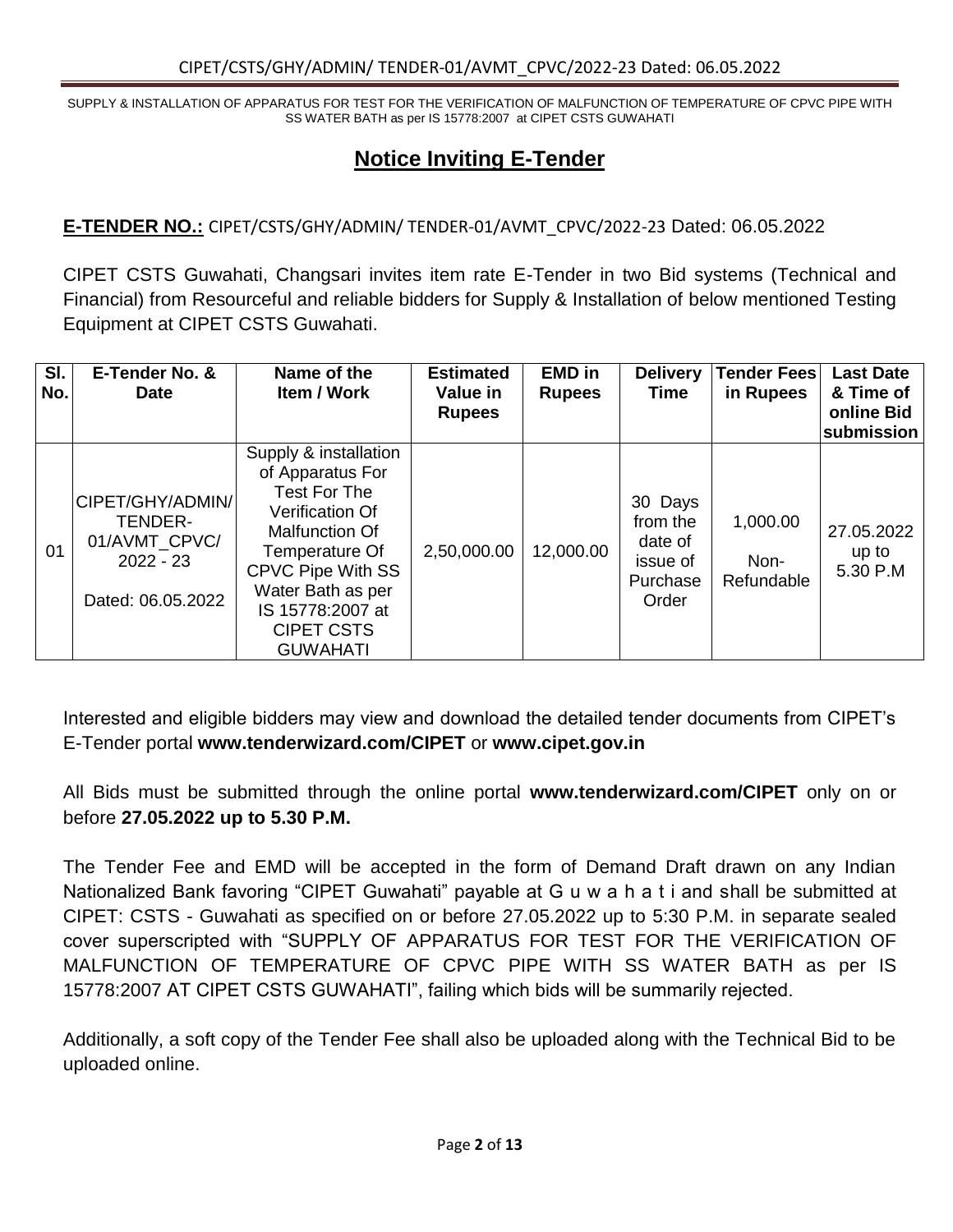#### **Salient information about the E-Tender:**

- 1. Mode of submission: ONLINE. No offline Tenders will be accepted.
- 2. Availability of Tender Documents: All Bid formats (Technical & Financial) will be available ONLINE at CIPET's E – Tender portal www.tenderwizard.com/CIPET or www.cipet.gov.in. The registered vendors can download the Bids from these websites.
- 3. Who can participate for this E-Tender: The registered vendors of CIPET through www.tenderwizard.com/CIPET can only participate in this tender process.

#### **4. How to register by a vendor:**

- a. The prospective bidders have to register with CIPET through the E-tender portal of CIPET at www.tenderwizard.com/CIPET by Online Payment of Rs. 1,770/- (Inclusive GST) to M/S. KEONICS LTD. On completion of the registration process, the bidders will be provided user ID and password. After receipt of User ID & Password, Bidders can log on at our e-Tender portal for downloading & uploading tender documents.
- b. Tender Documents Fees (Non refundable) of Rs. 1,000/- is Payable to CIPET Guwahati in the form of Demand Draft ONLY from any Nationalize Bank not drawn before the Date of Releasing of NIT.
- c. Processing Fees (As applicable as per norms of Keonics) Payable Online separately to M/S. KEONICS LTD.
- 5. **Is there any device requirement for participation in e-Tender:** Yes, Bidders should have valid Class 3 Digital Signature Certificate (DSC) device for participating in e-Tender. For integrity of data and its authenticity/non-repudiation of electronic records and to be compliant with IT Act 2000, it is necessary for each user to have a Digital Certificate (DC), also referred to as Digital Signature Certificate (DSC) of Class-III issued by a Certifying Authority (CA) licensed by Controller of Certifying Authorities (CCA).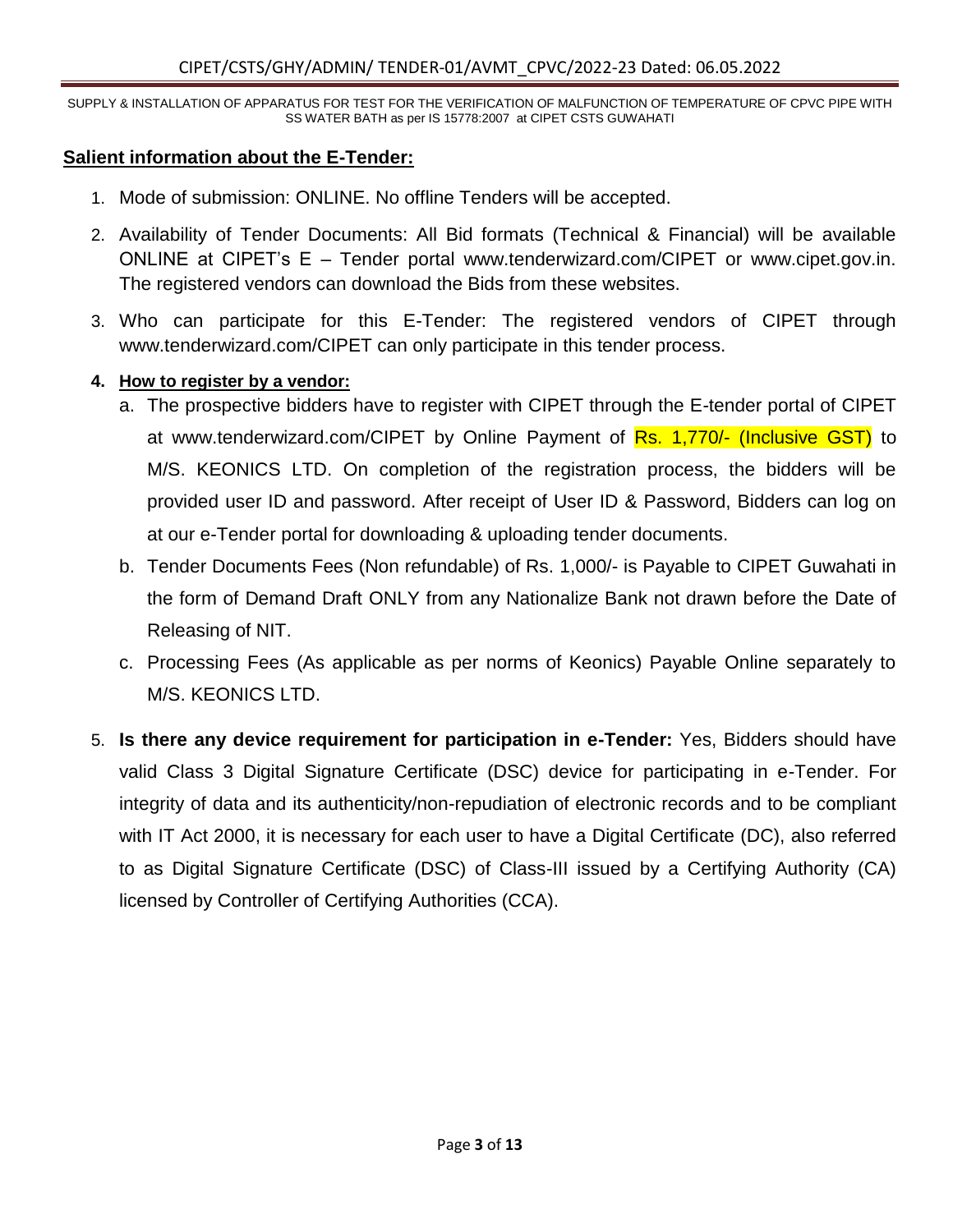| <b>Name of the Service Provider: KEONICS</b>                   |                                                   |                                                                                             |
|----------------------------------------------------------------|---------------------------------------------------|---------------------------------------------------------------------------------------------|
| <b>Contact Person</b>                                          | Telephone / E-mail                                |                                                                                             |
|                                                                |                                                   | Remarks:                                                                                    |
| Telephone no. / Mobile<br>no. (Helpdesk)<br>i) Abhijit Sinha:- | ii) 9864779970<br>{between 9:00 am to 6:00<br>pm} | For Vendor registration / any<br>other issue regarding e-Tender<br>Process, please contact: |
| E-mail id                                                      | twhelpdesk696@gmail.com                           | KEONICS as the details given in the<br>previous Columns                                     |

#### 6. **Contact details for e-Tender related issue:**

- 7. Bidders are hereby advised that all the documents to be submitted online are kept scanned to PDF & JPEG format in a separate folder on their computers before starting online submission. The schedule of rate (Excel Format) may be downloaded and rates may be filled appropriately in this format only. This file may also be saved in a separate folder on your computer.
- 8. While uploading / submitting the documents, it should be ensured that the file name should be the name of the document itself.
- 9. All pages of Tender documents with Addenda / Corrigenda (if any) must be signed with proper official stamp and date by the Bidders / or authorized power of attorney holders at the lower right hand corner.
- 10. Bidders are advised to visit CIPET's e-Tender portal regularly for any Addenda / Corrigenda (if any) with regard to the e – Tender, for which no separate paper advertisement will not be published.
- 11. Last date of online submission of Tender bid: 27.05.2022 up to 5.30 P.M.
- 12. EMD and Tender Fee must be in approved mode only and shall be in separate cover as described above in person / by speed post on or before 27.05.2022 up to 5:30 P.M. at CIPET CSTS Guwahati. Non-receipt of the same is liable for rejection of the Tender.
- 13. Bidders registered with the Central Purchase Organization, National Small Industries Corporation (NSIC) or the concerned Ministry or Department is exempted from paying the EMD. However the Tender fee of Rs. 1000.00 is MANDATORY for all participating bidders.
- 14. Date & Time of Technical Bid Opening: 30.05.2022 at 10.30 AM.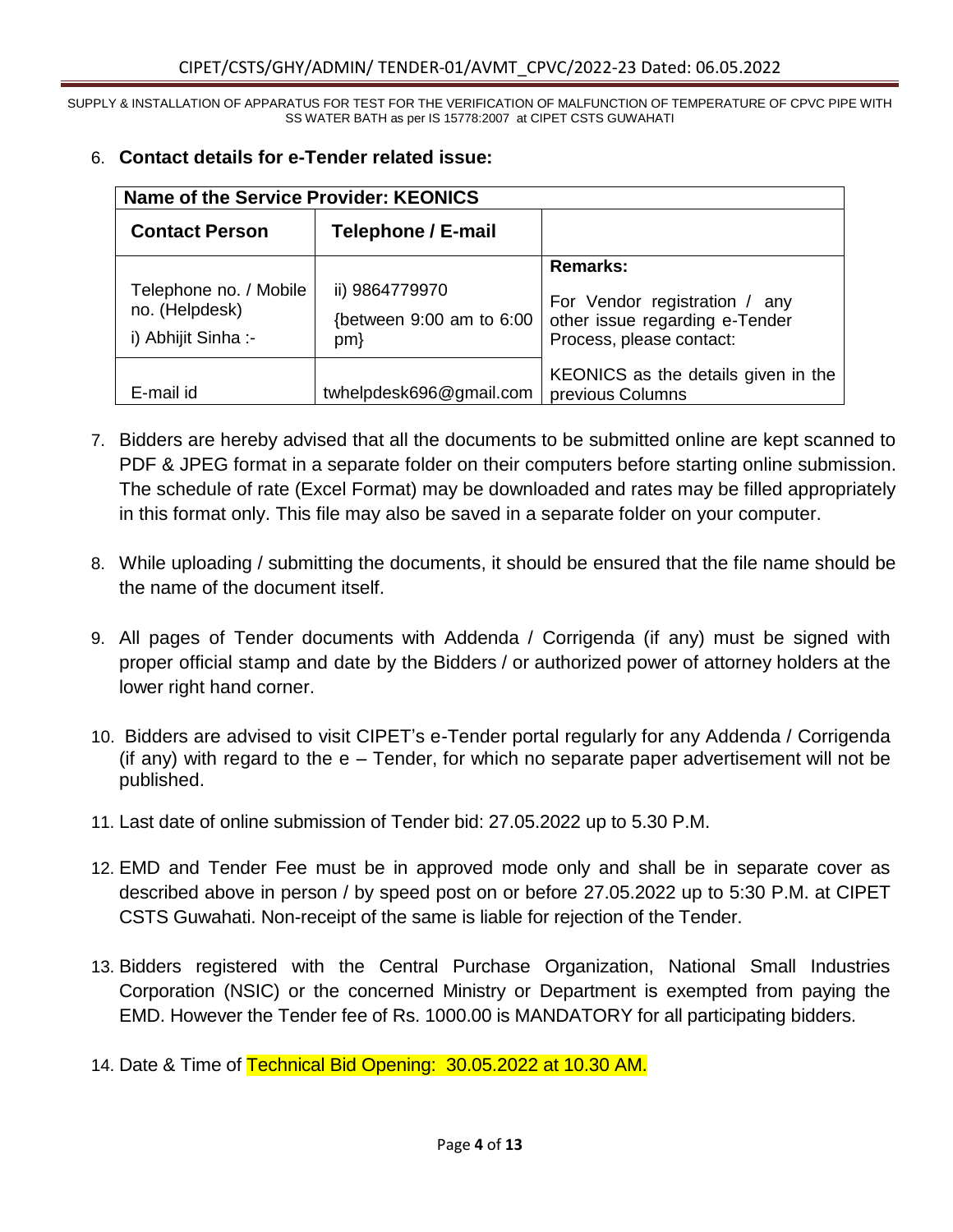- 15. Date & Time of Financial Bid Opening: Technically qualified bidders will be intimated about the date & time after technical bid evaluation through the e-Tender portal.
- 16. Venue for Opening Bids: CIPET CSTS Guwahati, Besides NH 31, Changsari, Guwahati.
- 17. CIPET reserves the absolute right to accept / reject any or all bids at any stage of the tender process without assigning any reason whatsoever.

Director & Head CIPET: CSTS Guwahati; Besides NH – 31, Changsari; Guwahati, Assam – 781101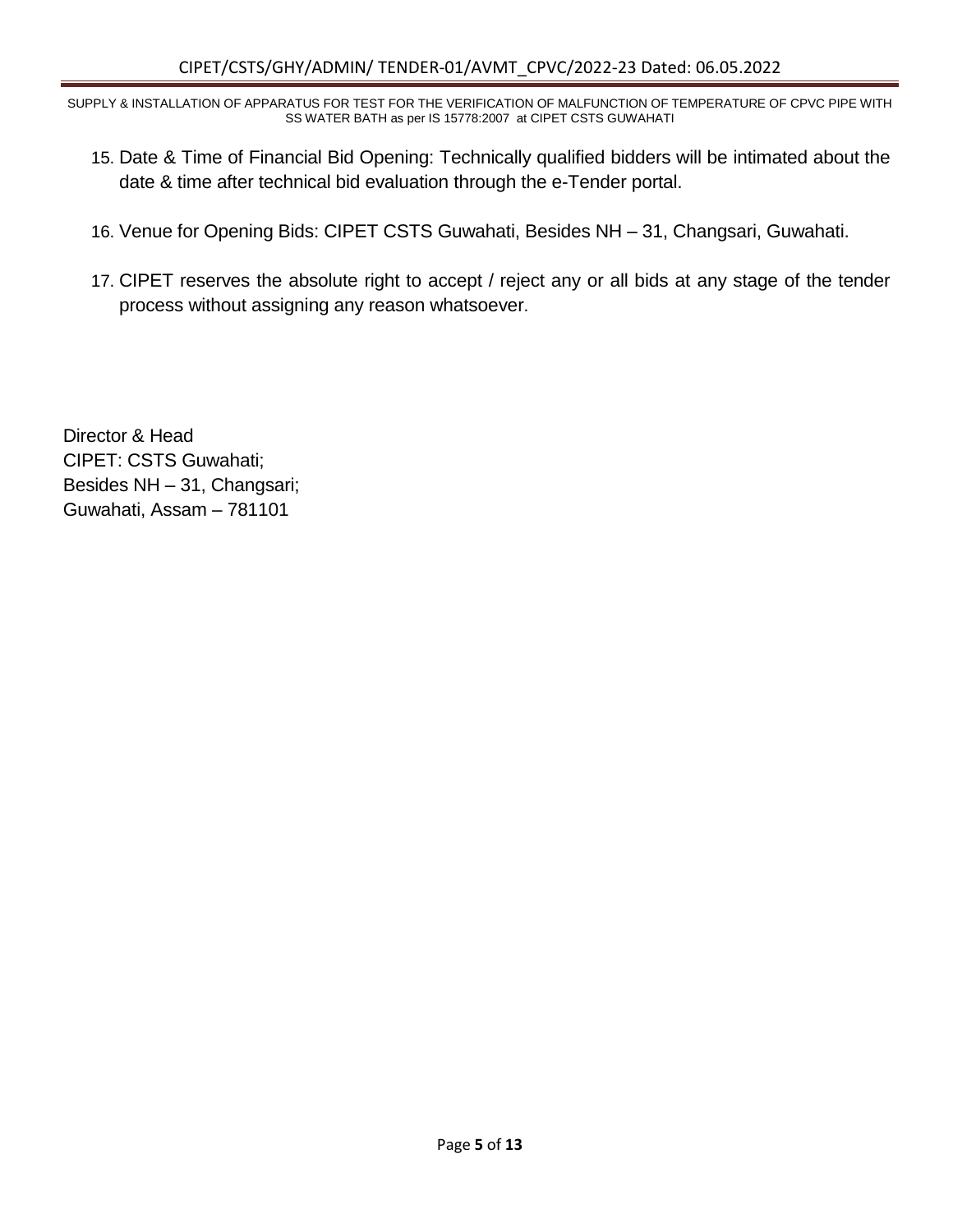### **This Tender form contains Section I to VI**

## SECTION: I

### INTRODUCTION

CENTRAL INSTITUTE OF PETROCHEMICAL ENGINEERING & TECHNOLOGY, (CIPET) (Formerly Central Institute of Plastics Engineering & Technology) is a Govt. of India Institute under Department of Chemicals & Petrochemicals, Ministry of Chemical & Fertilizers, Govt. of India engaged in Training and Research in the field of Plastics with Head Quarters and Head Office at Chennai. The Centre at Guwahati (CIPET CSTS Guwahati), Assam invites e-tenders in 2 bid system (Technical and Financial Bid) for the Item / work titled **"APPARATUS FOR TEST FOR THE VERIFICATION OF MALFUNCTION OF TEMPERATURE OF CPVC PIPE WITH SS WATER BATH as per IS 15778:2007 at CIPET CSTS Guwahati ".**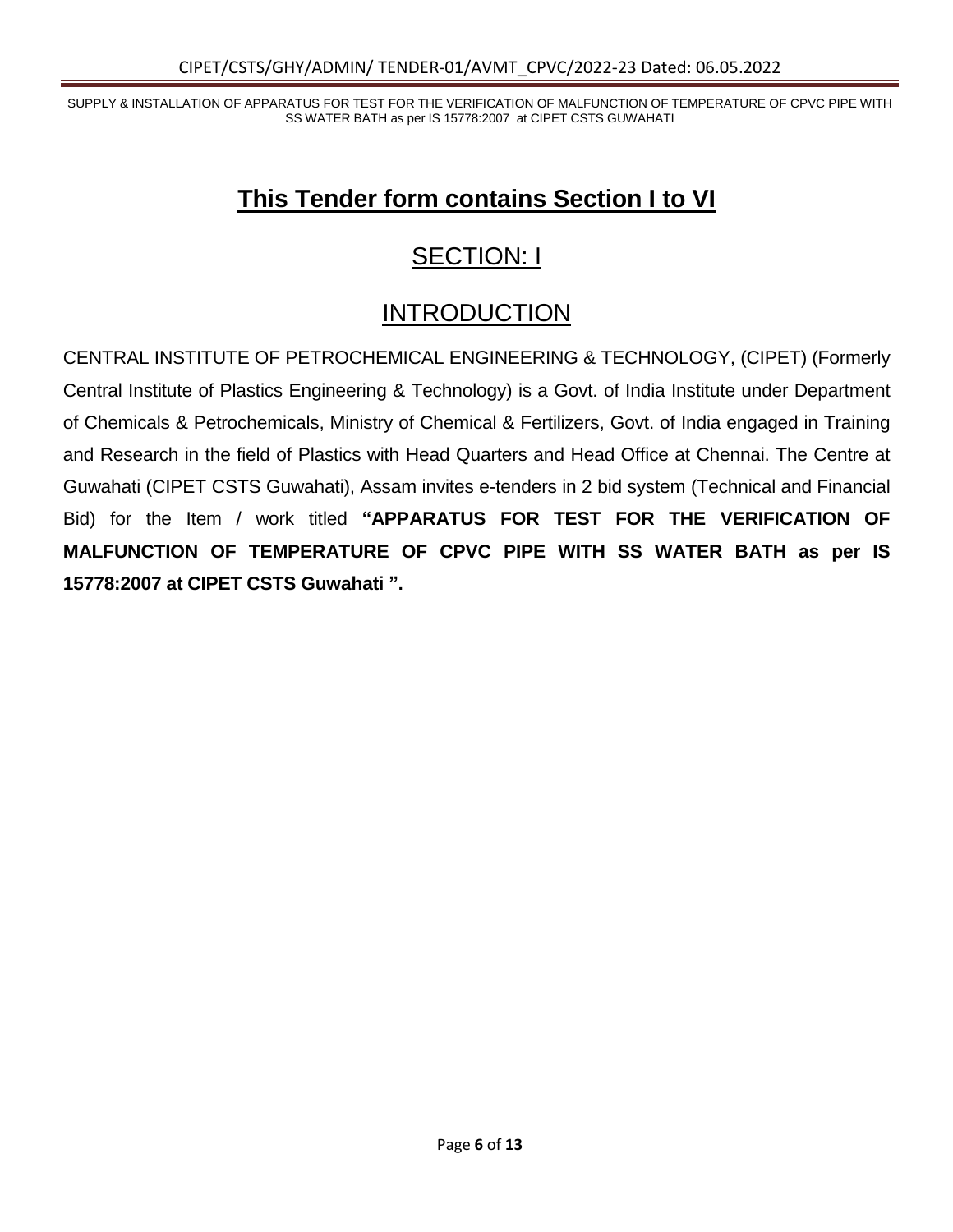### **SECTION: II**

### SCOPE OF WORK & TECHNICAL SPECIFICATION

**Name of the Work:** Supply & Installation of **Apparatus for Test for the Verification of Malfunction of Temperature of CPVC Pipe with SS Water Bath** as per IS 15778:2007 at CIPET CSTS Guwahati.

Bidder shall supply all relevant items / peripherals / accessories including installation etc. for Supply & Installation of Apparatus for Test for the Verification of Malfunction of Temperature of CPVC Pipe with SS Water Bath at CIPET CSTS Guwahati; P.O. Changsari; Dist. Kamrup, Assam - 781101 as per the following specifications:

#### **Machine Specifications:**

- 1. **Rotary Pump:** Capable of applying and maintaining the required pressure as per standard
- 2. **Pressure Measurement Device:** Capable of checking conformity to the required test pressure (Range of Pressure: 0 to 20 Kg/cm<sup>2</sup>, L.C: 0.01 Kg/cm<sup>2</sup>)
- 3. **Heating Devices:** Capable of applying & maintaining the required temperature & provision for SS Water Bath for conditioning & maintaining the test temperature as per IS 15778: 2007
- 4. **Temperature Controller:** Digital PID controller (Temperature Range Ambient to 100<sup>0</sup>C, L.C  $: 0.1^{0}C$
- 5. **Thermometer:** Capable to check the required test temperature.
- 6. **Timer:** Capable of recording the duration of the pressure application as per standard
- 7. Should provide Sample connecting Hoses.
- 8. Should provide with NABL accredited calibration Certificate

Page **7** of **13**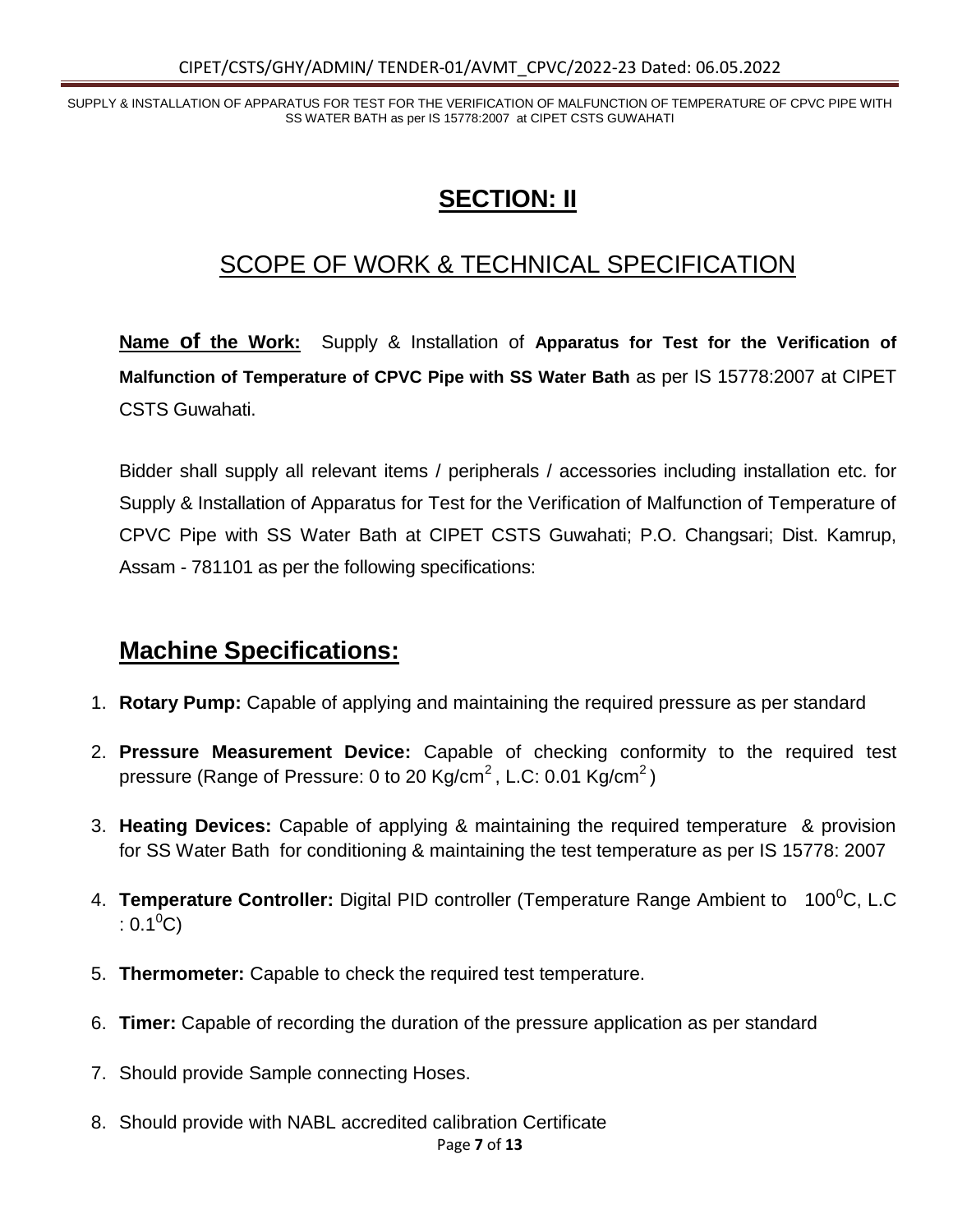### **SECTION: III**

#### **SPECIAL TERMS AND CONDITIONS / INSTRUCTIONS TO BIDDER**

- 1. Eligibility Criteria: Tenderer should have successfully supplied & installed the same instrument at least once to a Government or Private Firm / Department within the last 05 (Five) financial years. Purchase order copy of the same may be uploaded as proof.
- 2. The Tenderer is expected to examine all instructions, forms, terms and specifications in the Tender Documents. Failure to furnish all information required for the Tender Documents or submission of a Tender not substantially responsive to the Tender Documents in every respect will be at the Tenderer's risk and may result in rejection of the Tender.
- 3. The purchaser shall not be liable for any expenses whatsoever incurred by the Tenderer in the preparation of the tender whether his tender is accepted or not even if the purchaser opts for complete withdrawal of invitation of Tender.
- 4. One Picture / Diagram representation of the instrument must be provided along with the Technical Bid Documents.
- 5. Offer should be in two parts Viz., "TECHNICAL BID" and "FINANCIAL BID" and all bids must be submitted through the online portal www.tenderwizard.com/CIPET Only.
- 6. Any Tender received by the Purchaser after the deadline for submission of E-Tenders prescribed by the Purchaser, will be rejected. Conditional tender will be summarily rejected without prejudice so bidders are advised to quote the price as per N.I.T. conditions only.
- 7. Tenders shall remain valid for 180 days after the date of E-Tender.
- 8. The item should be supplied within 30 days time from the date of issue of the Purchase Order / Work Order.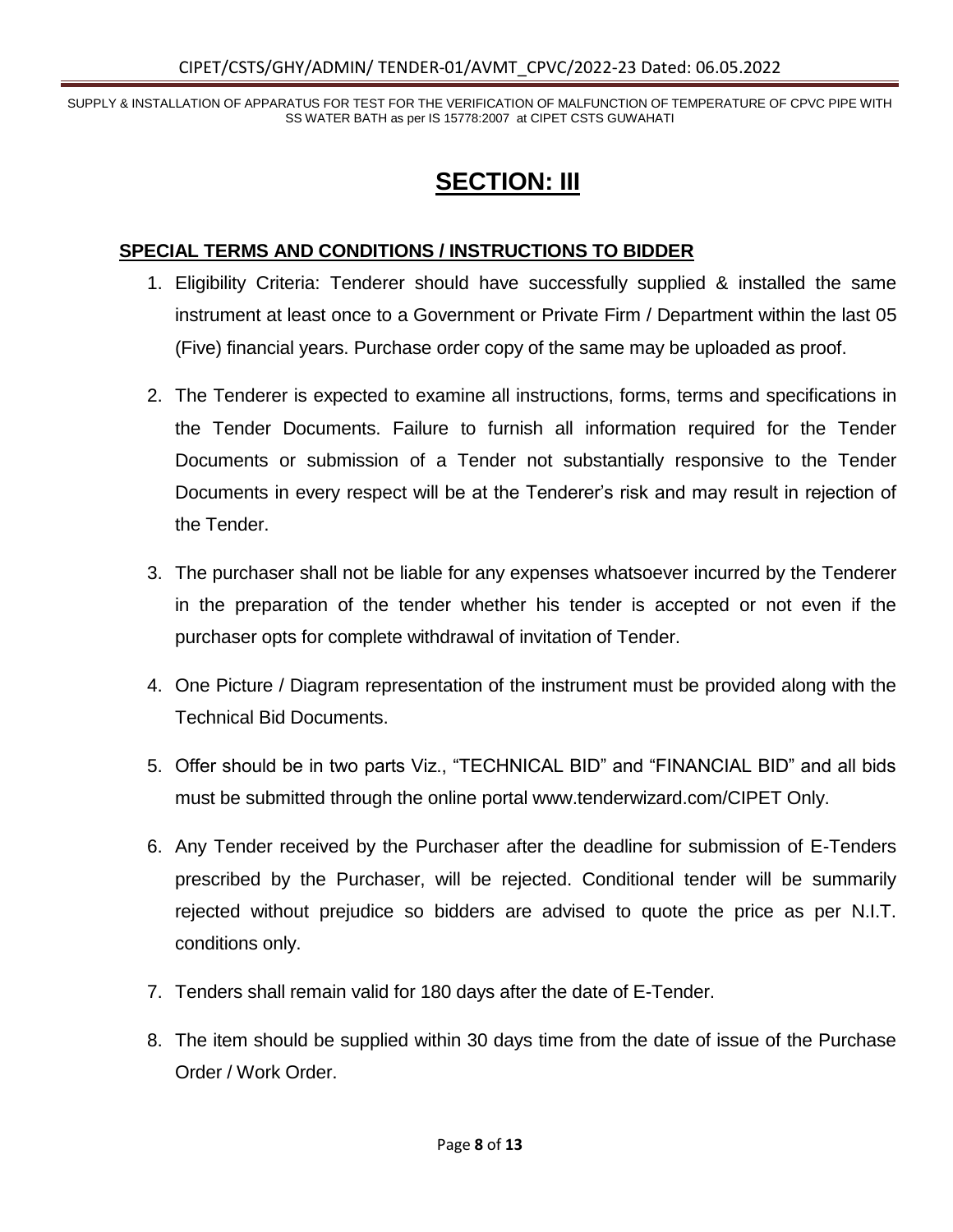- 9. The cost of tender document is Rs. 1,000/- (Non Refundable) and Tenderers are requested to submit the tender fees on or before 27.05.2022, 5.30 PM, by Demand Draft drawn in favor of "CIPET Guwahati" payable at Guwahati, failing which the tender will be rejected.
- **10.In light of the provisions contained in Point-4 of the OFFICE MEMORANDUM No. F.9/4/2020-PPD, Govt. Of India, Ministry of Finance, Dept. Of Expenditure, Procurement Policy Division dated 12.11.2020 and its extension vide OFFICE MEMORANDUM No. F.9/4/2020-PPD, dated 30.12.2021; All bidders must submit the Bid Security Declaration in the prescribed format in place of EMD.**
- 11.Successful bidder shall have to deposit a performance security (10% of contract value) for a period of 60 (sixty) days beyond warranty or legal obligation period to be reckoned from the date of supply and installation of the **Apparatus for Test for the Verification of Malfunction of Temperature of CPVC Pipe with SS Water Bath** with Calibration Certificate in all respect and complete.
- 12.TDS (Tax Deducted at Source) and other applicable taxes will be deducted as per prevailing rules and regulations of the Government, as applicable.
- 13.The Tenderer shall complete the Tender Form and fill the appropriate Financial Bid Furnished in the Tender Documents, indicating for the goods to be supplied, a brief description of the Goods, quantity and prices.
- 14.Financial Bid should be submitted in the prescribed format (Excel Format) given under price schedule of the Tender Document.
- 15.The rate quoted by the Tenderer should be firm and no escalation on any account whatsoever shall be paid for this work.
- 16.CIPET will notify the successful Tenderer in writing by registered letter / e -mail to be confirmed that his tender has been accepted.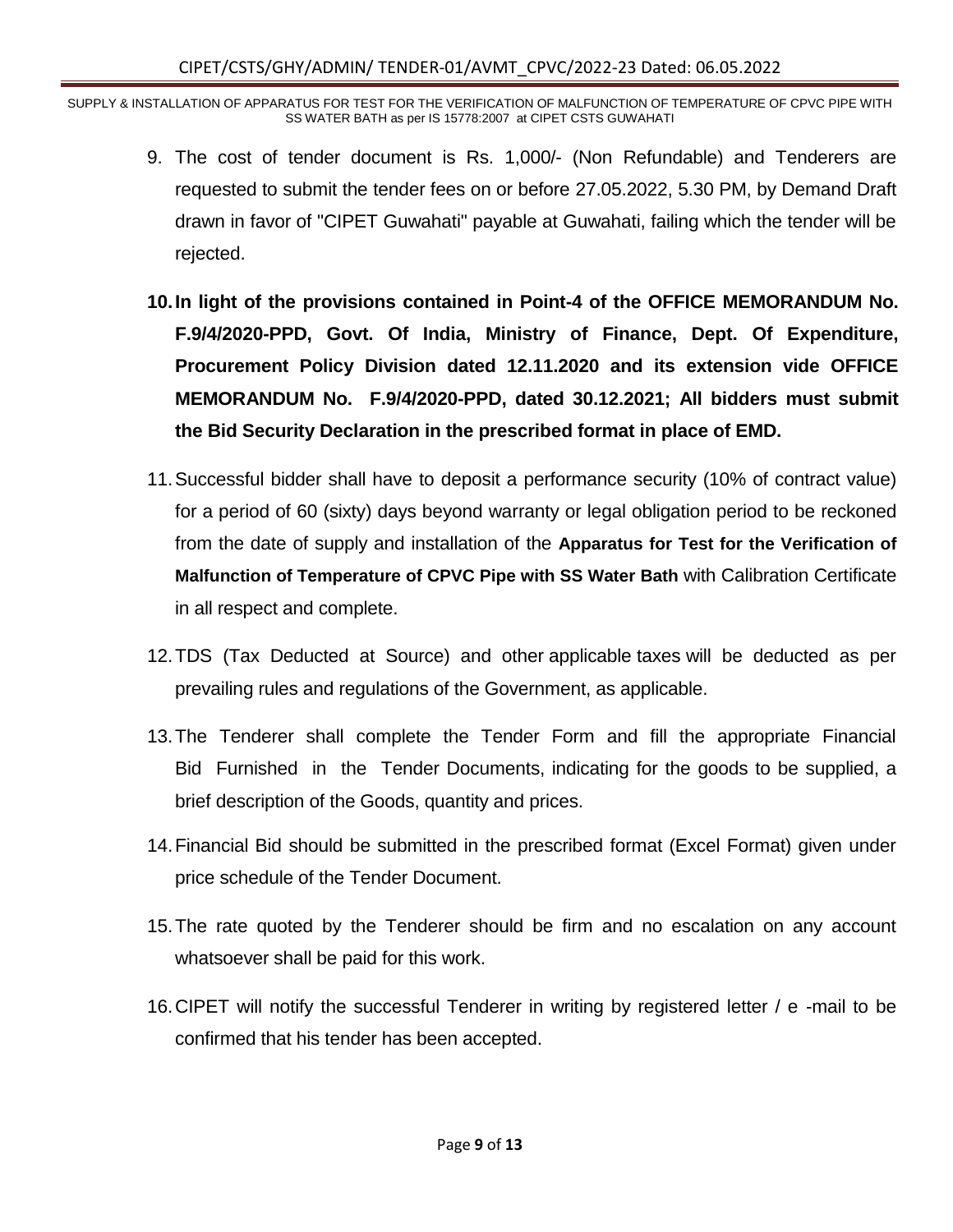- 17.The Director & Head, CIPET CSTS Guwahati reserves the right to accept or reject any or all tenders at any point of time prior to issue of Purchase Order without assigning any reasons whatsoever and no correspondence shall be entertained in this regard.
- 18.In the case of a dispute or differences arising between the Purchaser and Supplier relating to any matter arising out or connected with this Tender, such dispute or differences shall be referred within the Jurisdiction of the Court, Guwahati (Assam).
- 19.Payment Terms: Payment shall be made within 15 days after successful delivery and installation of the equipments at CIPET: CSTS – Guwahati. No advance or part payment shall be made.
- 20.Warranty / After Sale Service: The bidder must provide a minimum 1 year replacement warranty and after sale service for the above item.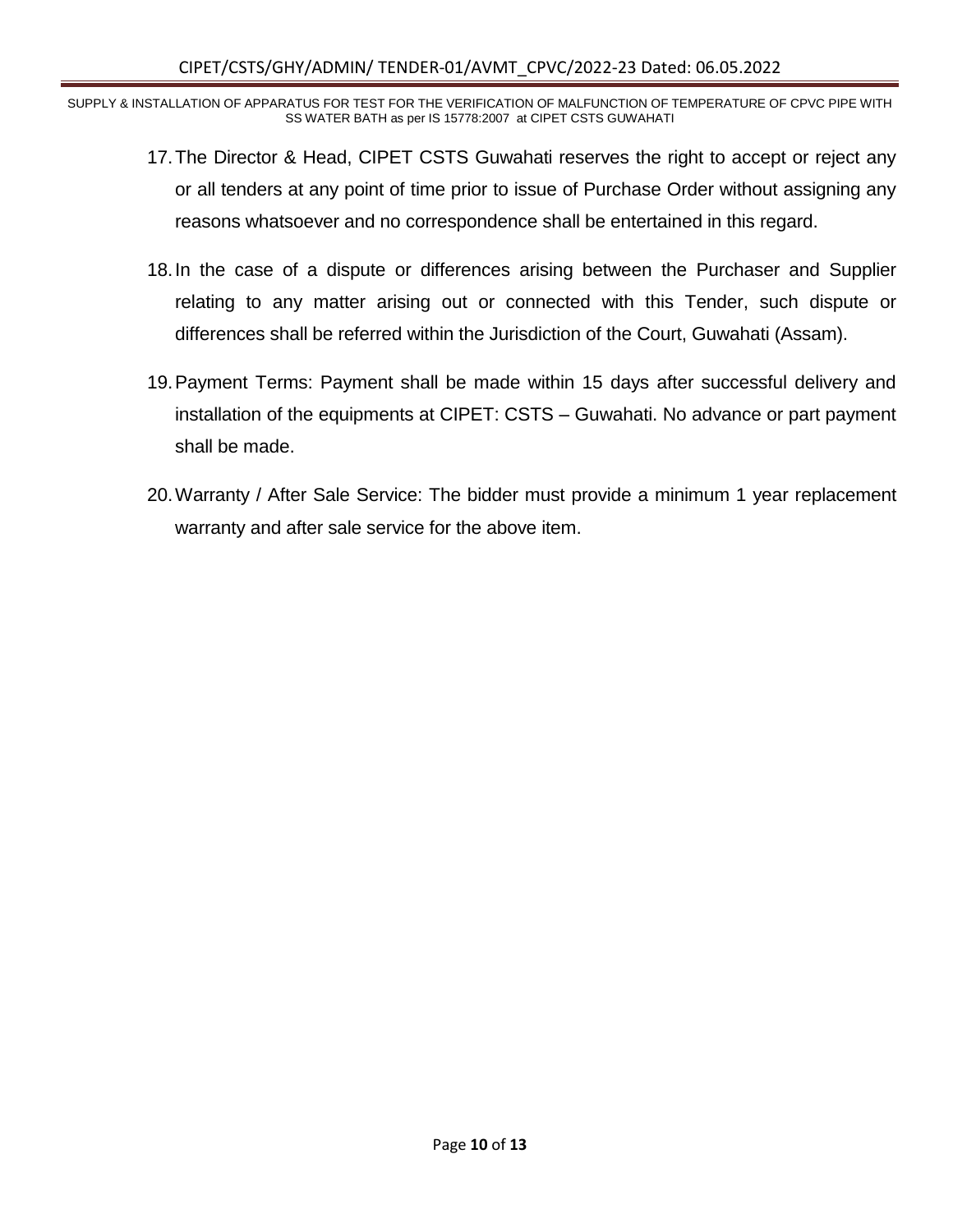#### **SECTION:IV**

#### **TECHNICAL BID**

**TENDER No.:** CIPET/CSTS/GHY/ADMIN/TENDER-01/AVMT\_CPVC/2022-23, DATED: 11.04.2022

**DESCRIPTION:** Supply & Installation of **Apparatus for Test for the Verification of Malfunction of Temperature of CPVC Pipe with SS Water Bath** at CIPET CSTS GUWAHATI.

| SI. No.        | Particulars To Be filled up by the Tenderer / Bidder:  |  |
|----------------|--------------------------------------------------------|--|
| 1              | Name of the Tenderer / Supplier                        |  |
| $\overline{2}$ | Postal address                                         |  |
| 3              | Telephone No. with STD code                            |  |
| $\overline{4}$ | Name of Contact person                                 |  |
| 5              | Mobile No.                                             |  |
| 6              | E-Mail ID                                              |  |
|                | The firm should have valid registration certificate in |  |
| $\overline{7}$ | support of establishment of the firm (Registration     |  |
|                | $No.$ )                                                |  |
| 8              | PAN (Permanent Account Number)                         |  |
| 9              | GST Certificate as applicable                          |  |
|                | Experience of supplying & installation of same         |  |
|                | instrument to Government or Private Firm /             |  |
| 10             | Department within the last 05 (Five) financial years.  |  |
|                | Purchase order copy of the same may be attached        |  |
|                | as proof.                                              |  |
| 11             | Demand Draft No. & Date for Tender Fees (Non           |  |
|                | refundable) of Rs. 1,000/-                             |  |
| 12             | <b>Bid Security Declaration in Prescribed Format</b>   |  |
| 13             | Validity of Offer                                      |  |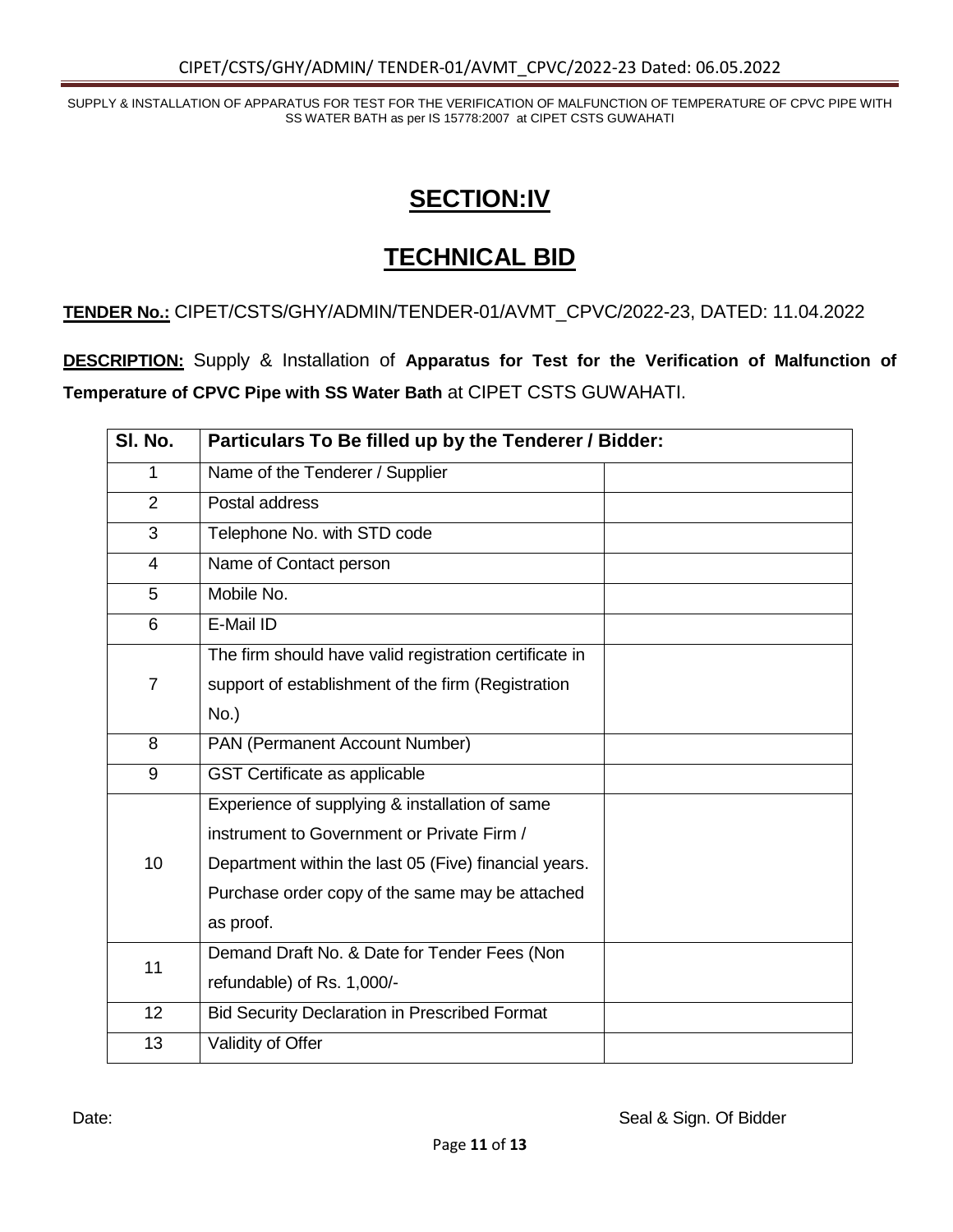## **SECTION: V**

### **CHECKLIST**

TENDER No.: CIPET/CSTS/GHY/ADMIN/TENDER-01/AVMT\_CPVC/2022-23

- 1. Have you deposited requisite Tender Fees & EMD / BID Declaration Form?
- 2. Have you enclosed valid Registration Certificate of Establishment of Firm?
- 3. Have you enclosed your PAN Certificate?
- 4. Have you enclosed Registration Certificate of GST?
- 5. Have you sealed & signed all the pages of Tender document?
- 6. Have you enclosed experience certificate/ orders copies?